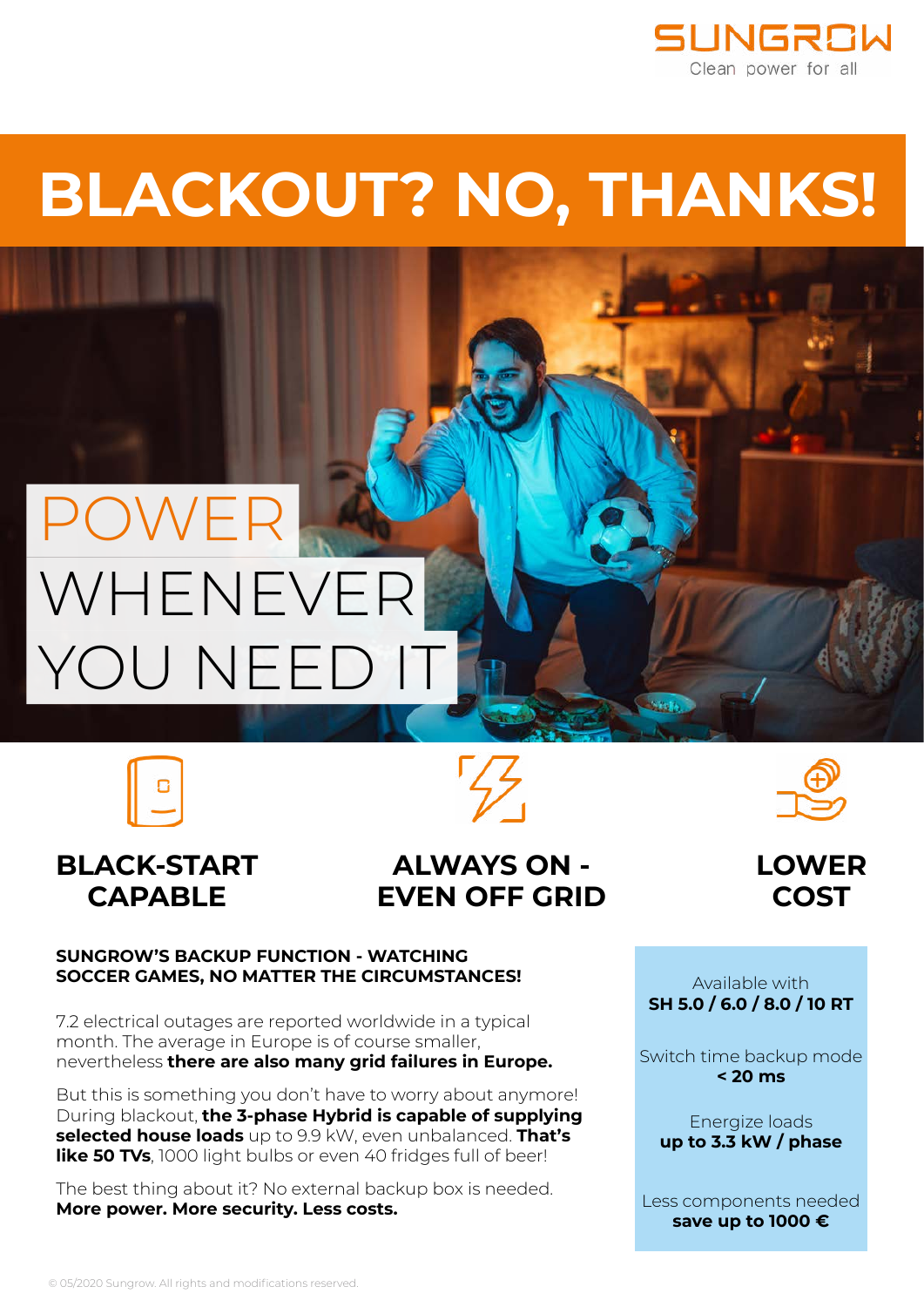## **BACKUP FUNCTION? YES WE CAN!**

The **3-phase Hybrid can route up to 3.3 kVA per phase** from the grid to the backup port on a permanent basis. For regular grid-parallel operation, this allows the inverter to have all loads supplied by the grid, even the ones connected to the backup port.

### **GRID PARALLEL OPERATION**



The **bypass switch inside the inverter is closed.** Grid parallel loads (blue) as well as backup loads (orange) are powered by the grid. Both circuits can share the same distribution box but should be protected by their own AC circuit breaker and RCD.

### **BACKUP MODE**



In case of a grid failure the **bypass switch inside the 3-phase Hybrid opens** and **all loads connected to the backup port will get a seamless transition into backup mode**. Only loads not connected to the backup port experience the black out.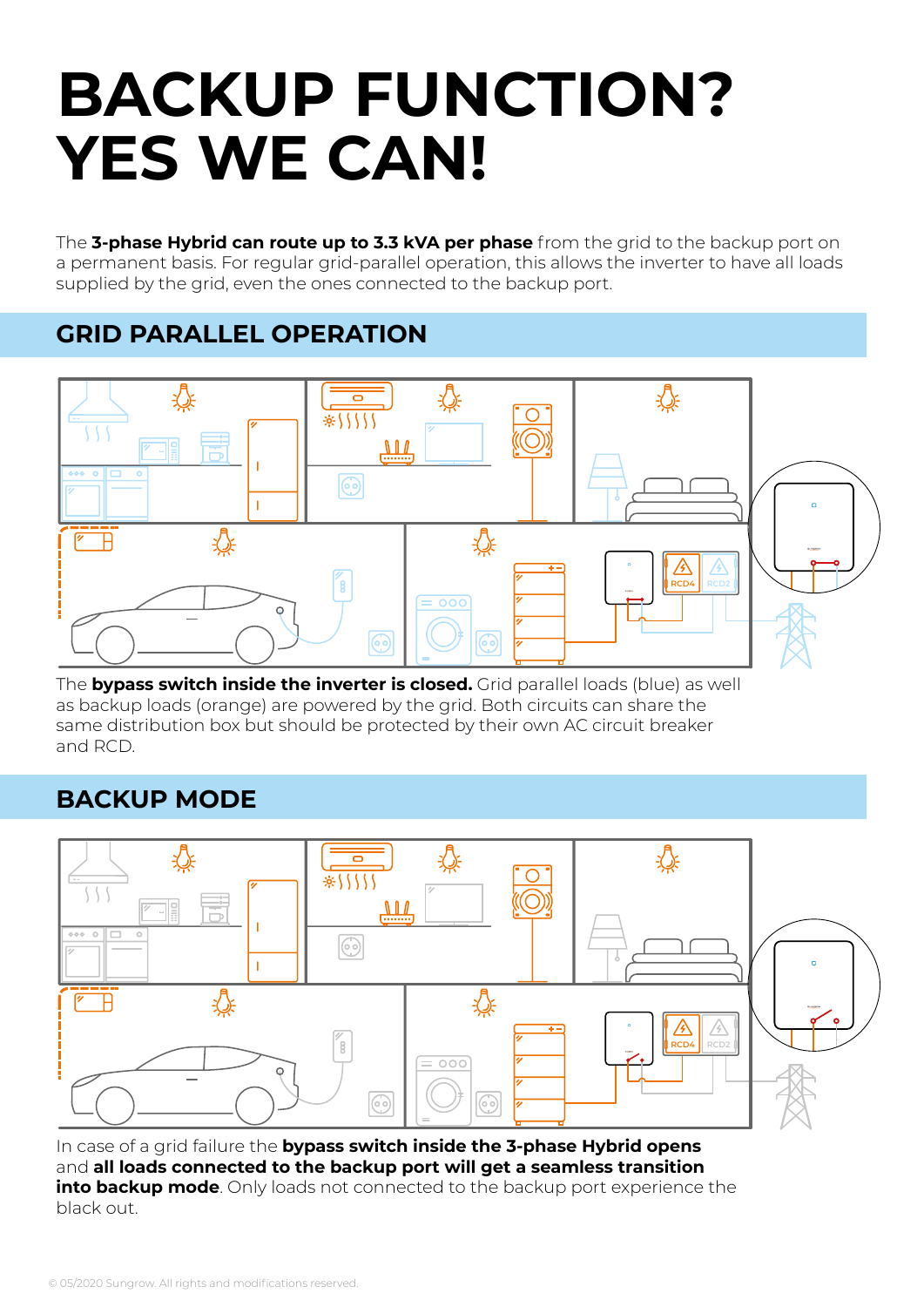## **REAL INDEPENDENCE REAL BENEFITS**

#### **FULL COMPLIANCE**

The 3-phase Hybrid fully complies with the **VDE-AR 2510-2** regulation. All required security standards for stationary electrical energy storage systems intended for connection to the low voltage grid are met completely.

#### **GRID FAILURE?**

Nothing to worry about! In case of a blackout the **3-phase Hybrid will automatically switch into backup mode** - you won't even see the light flicker. Within **less than 20 ms** a bypass switch will open and up to 9.9 kW of loads connected to the backup port will be supplied by the battery and PV.

#### **RELIABLE & COST SAVING**

Once the grid is back online the 3-phase Hybrid will reconnect safely and reliably. This **process of disconnecting and reconnecting doesn't require any external backup box or manual work.** The needed bypass switch is already included inside the inverter.

#### **BATTERY CHARGING IN BACKUP MODE?**

During an outage, the 3-phase Hybrid will use excess PV energy to charge the battery.

After an overnight blackout with an empty battery in the morning, the 3-phase Hybrid will recharge the battery with the first beams of light. Ready for the next blackout.

## **BACKUP FOR ALL - HOW DOES IT WORK?**